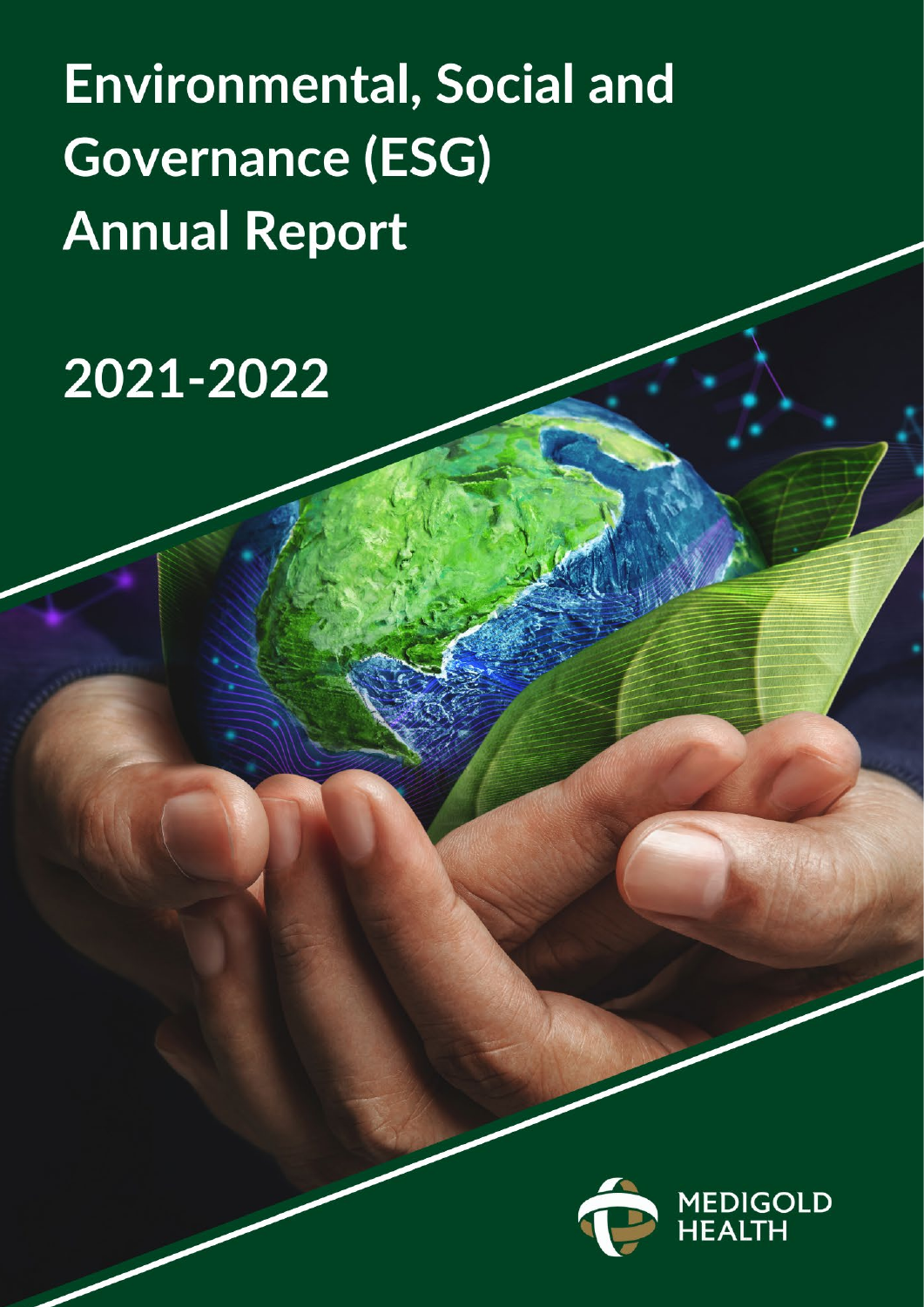# **Contents**

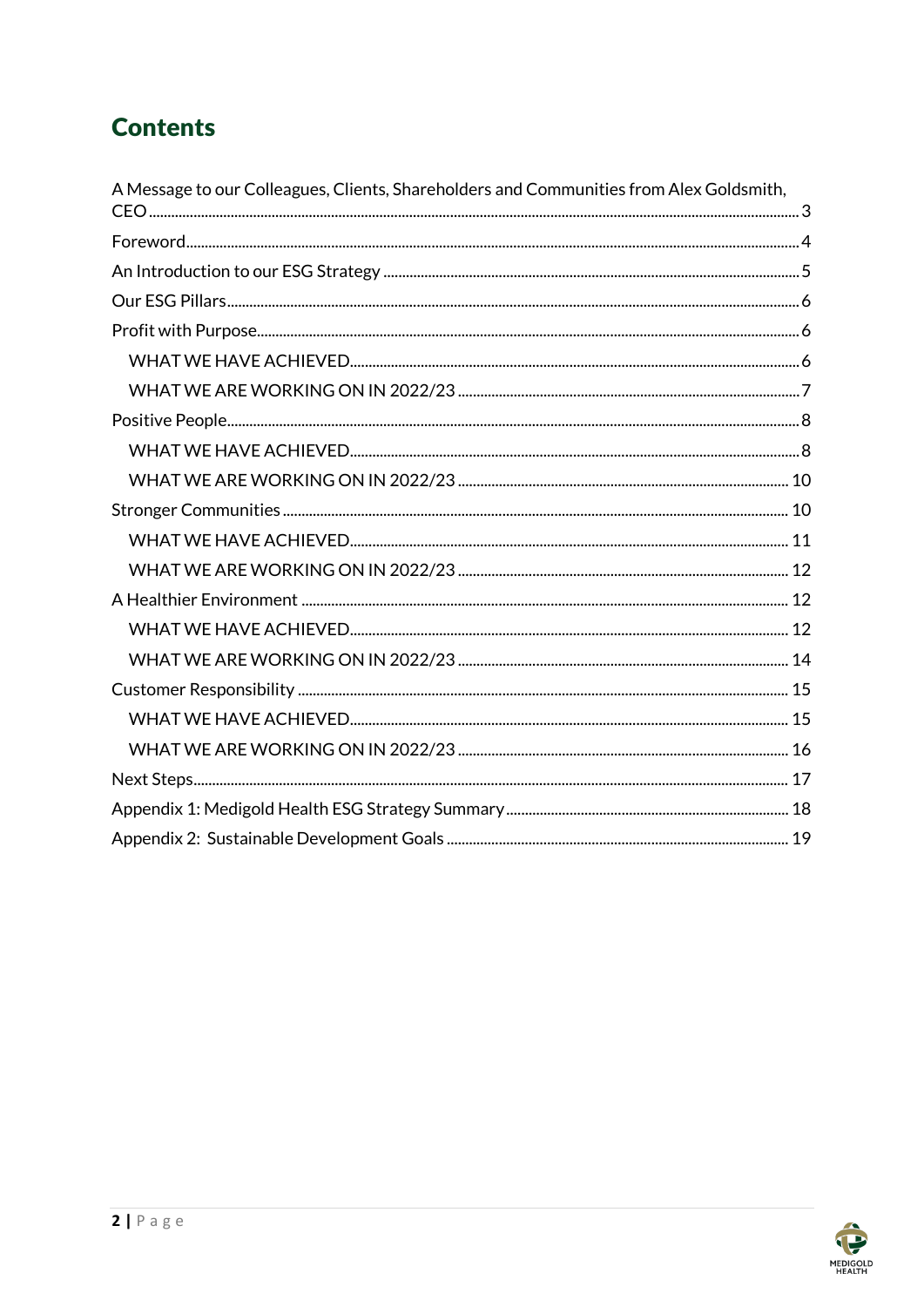# <span id="page-2-0"></span>A Message to our Colleagues, Clients, Shareholders and Communities from Alex Goldsmith, CEO

Welcome to our first Annual ESG Report, which covers our initiatives and achievements for the financial year 2021/22.

Environmental, Social and Governance (ESG) features highly in Medigold Health's long-term business planning and success. Over the last year, we have been embedding ESG and sustainability principles across our organisation and they now strategically sit alongside our Mission and Genetic Code.

Continuing to act responsibly and ethically and being committed to bringing about positive change can only help to drive our organisation forward.

Committing to achieve Net Zero by 2030 is a significant pledge for Medigold Health to make. However, given the latest United Nations Intergovernmental panel report on climate change, which says that missing the 1.5°C Paris Agreement goal is now "almost inevitable" unless strong action is taken within this decade, we have no choice – and neither does every other business.

We believe that our Environmental, Social and Governance actions will always speak louder than words. Being both credible and transparent in how we conduct ourselves and putting people and the planet alongside profit will remain key in our decision making.

Medigold Health also intends to take all stakeholders in our business with us on this continuing ESG journey. Our first ESG survey held in January 2022 has given us a good understanding of what is important to our people, and we intend to build on those findings.

Making a difference through our actions will help us to continue to attract talent, clients and investment. We hope those who invest in our services will, if they haven't already, be encouraged to start identifying their own ESG values as a matter of urgency.

 $Qd\chi$ 

**Alex Goldsmith Medigold Health Group CEO**



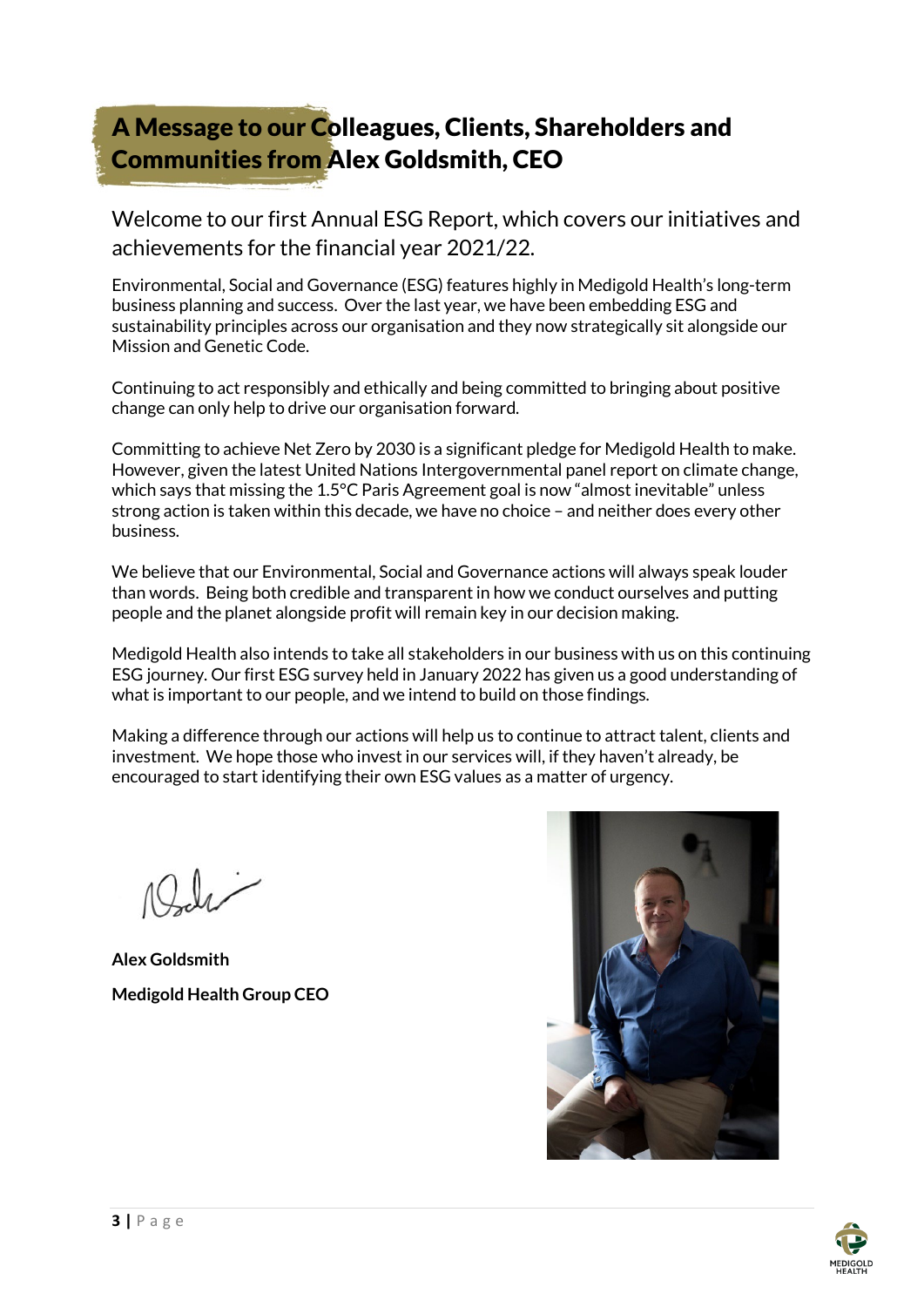# <span id="page-3-0"></span>Foreword

The world of business is changing. A narrow focus on maximising profit is no longer enough. Political, press, consumer and employee pressures are growing, with increasing expectations of businesses to use their skills and resources to help solve social problems as part of a more responsible, inclusive and fairer form of capitalism.

Under the 'stakeholder' model of capitalism, businesses are being asked to question their 'purpose' and how they add value to all their stakeholders as well as their shareholders – and over the long term, not just the short term. At the end of the day this comes down to selfinterest – why wouldn't a company support the community/communities within which it operates, into which it sells and from which it recruits?

The aspirations of corporate social responsibility (CSR i.e. good company 'citizenship') are not new. What is new under the fast-growing ESG and 'purpose' movements is the importance of not only doing the right thing but also to be seen to be doing the right thing. This involves measuring and reporting on a company's **E**nvironmental and **S**ocial activities and impacts within its **G**overnance structure. Hence this first ESG report.

Medigold Health's committed leadership is investing the time and resources now to not only report on its impacts but also, by drawing on frameworks such as the B Corp Impact Assessment, to reduce its negative and enhance its positive impacts. This creates a solid base for the future in terms of risk management, resilience, reporting and, of course, reputation.

The evidence is growing that companies can do well by doing good. The nature of Medigold Health's services means that it is in a strong position not only to develop its own business but also that of its client companies. As occupational health and safety extends into employee wellbeing, motivation and productivity, a source of competitive advantage will come from unlocking the values, passion and creativity of employees to drive future innovation and growth.

It is a pleasure to be working with Medigold Health on its ESG journey and this report. Medigold is taking a truly enlightened approach to its social and environmental responsibilities and in so doing is becoming a great exemplar and beacon for other companies to follow.

# **Adrian H. Pryce DL FHEA, FICRS** Proud to be a Deputy Lieutenant of Northamptonshire



B Corp B Leader Chair, ICRS Northamptonshire Hub CSR-ESG Ambassador, Institute of Directors (Leics & SE Midlands)

# **ASSOCIATE PROFESSOR**

**Centre for Sustainable Business Practices (CSBP) Faculty of Business & Law (FBL) University of Northampton northampton.ac.uk**

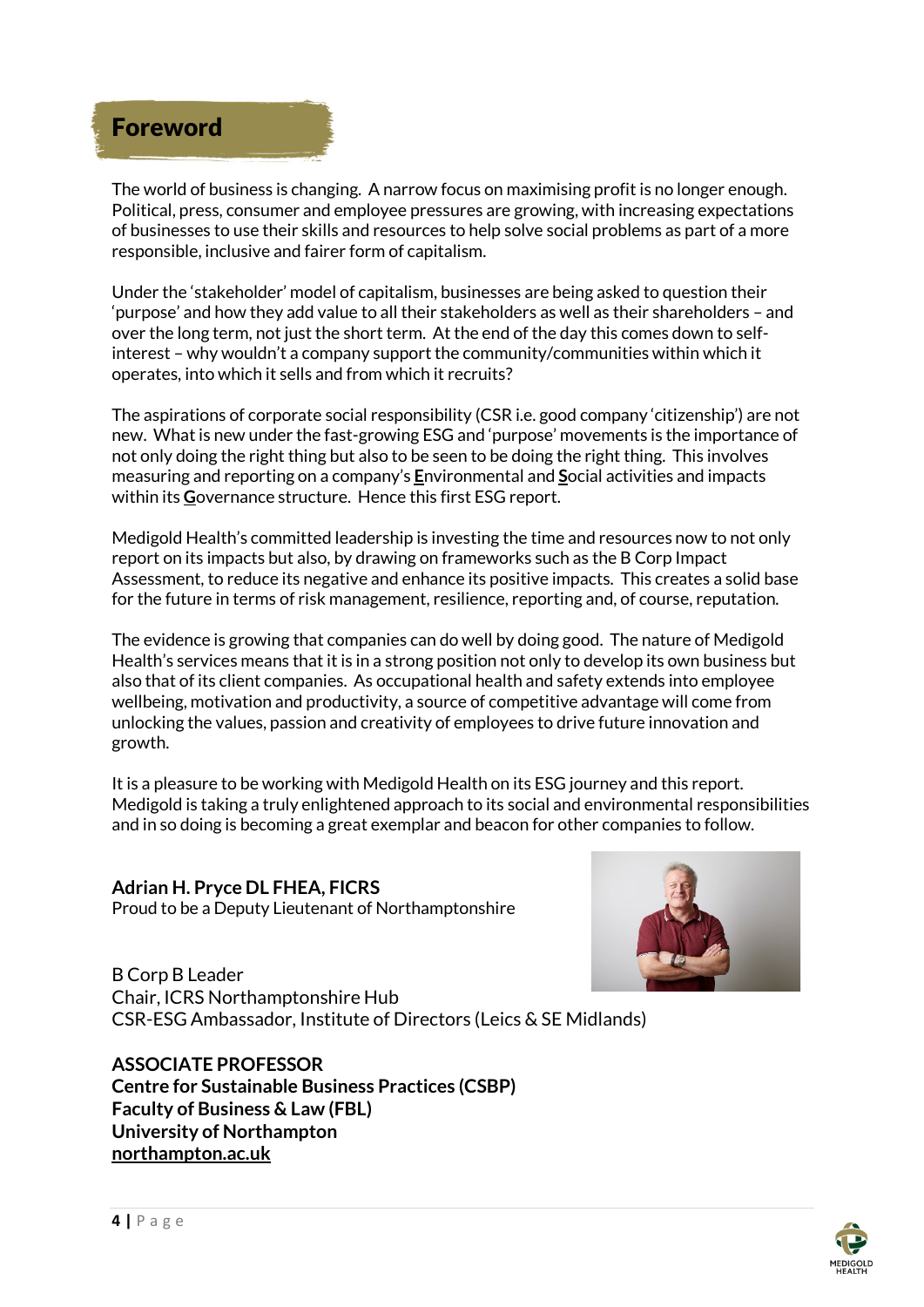Be better than yesterday

# <span id="page-4-0"></span>An Introduction to our ESG Strategy

# **Our Mission, Vision, Culture and Values**

Medigold Health's mission is 'to keep people in work, safe and well', and our vision is 'a world where employers place the health and wellbeing of their people at the heart of everything they do'.

Supporting our ESG goals are our four corporate values – we call them our Genetic Code, and these foundations are at the core of everything we do.

# **Brilliant & Bold**

We want to continually learn and improve, so for us we want to be better than yesterday. Being courageous is also part of our DNA, as is not being afraid to challenge the norm.

# **Passion &**  $\mathcal{P}$ rick

We think it's important to celebrate our achievements and successes, however big or small they are. We also want everyone in the Medigold Health team to be proud of the role they play.

# Recognition & Respect

We recognise that our business depends on diversity and respect, that together we inspire and support each other, and that our approach relies on us listening and always being kind.

# Family & Friends

We believe that people are at the heart of everything we do, that loyalty works both ways, and our friendships breed trust.

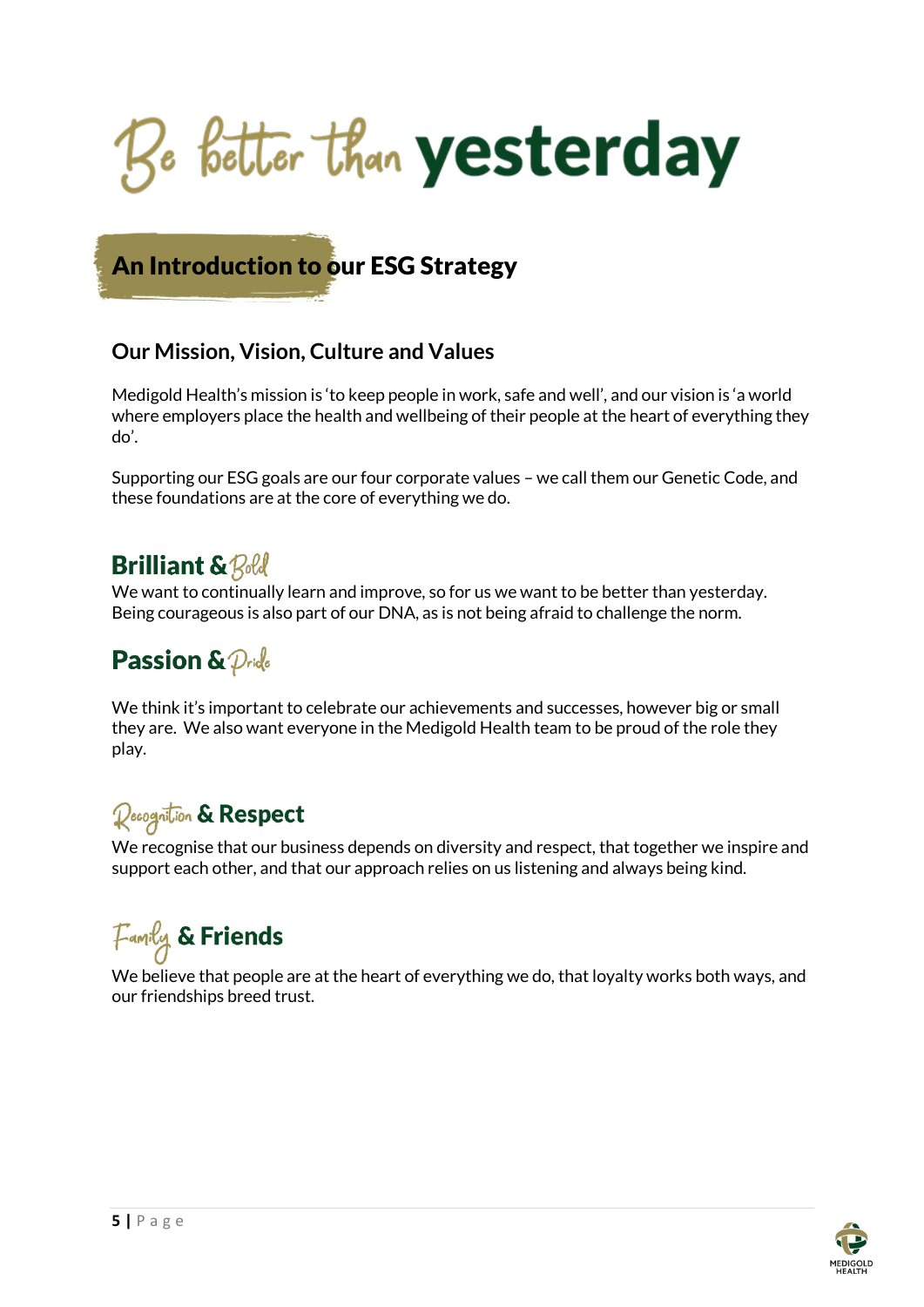<span id="page-5-0"></span>

Medigold Health's previous Corporate Social Responsibility programme moved into the wider realm of ESG in early 2021 with the appointment of our Head of ESG. We have now been able to set out five ambitious ESG goals, or pillars, which demonstrate to everyone connected with our business that we intend to have a positive impact on people, our communities and the environment.



An overview of our ESG Strategy Pillars and Objectives is shown at Appendix 1.

We have also recognised that our ESG agenda needs to be able to adapt and respond to the constantly changing sustainability landscape. It is key that we can continually learn, share ideas and collaborate with all our stakeholders, as well as connect with other businesses and organisations, so that we can achieve our goals.

Within this report, we have highlighted our achievements across each of the five pillars over the last twelve months, together with the initial objectives we will be working towards in 2022/23.

Note: each of the actions we have taken or are taking is cross-referenced with the relevant Pillar(s) and Objectives. We have also included references to the **[THE 17 GOALS | Sustainable](https://sdgs.un.org/goals)  [Development \(un.org\)](https://sdgs.un.org/goals)**. These were an urgent call for action by all United Nations Member States in 2015 and are a shared blueprint for peace and prosperity for people and the planet, now and into the future.

An overview of the SDGs is shown at Appendix 2.

<span id="page-5-1"></span>

Our first pillar focuses on all aspects of our governance. Our commitment to our ESG agenda flows from the decisions that are made and the commitments given by our Board of Directors and senior leaders. The basis of our approach is to act ethically, fairly and transparently and to consider all stakeholders when making our decisions.

Our Board receives quarterly updates on our ESG achievements and monitors, supports and challenges our ongoing activities and future objectives.

# <span id="page-5-2"></span>**WHAT WE HAVE ACHIEVED**

#### **B Corp Impact Assessment(Links to all of our ESG Pillars and Objectives and all SDGs)**

We have seen the impact that Certified B Corporations are having on the world stage when it comes to their social and environmental impact. **[Certifying as a B Corp](https://bcorporation.uk/b-corp-certification/)** means we would join a global community of over 4,800 businesses and leaders who have a shared belief that business can be a benefit for the world and for the people who live in it.

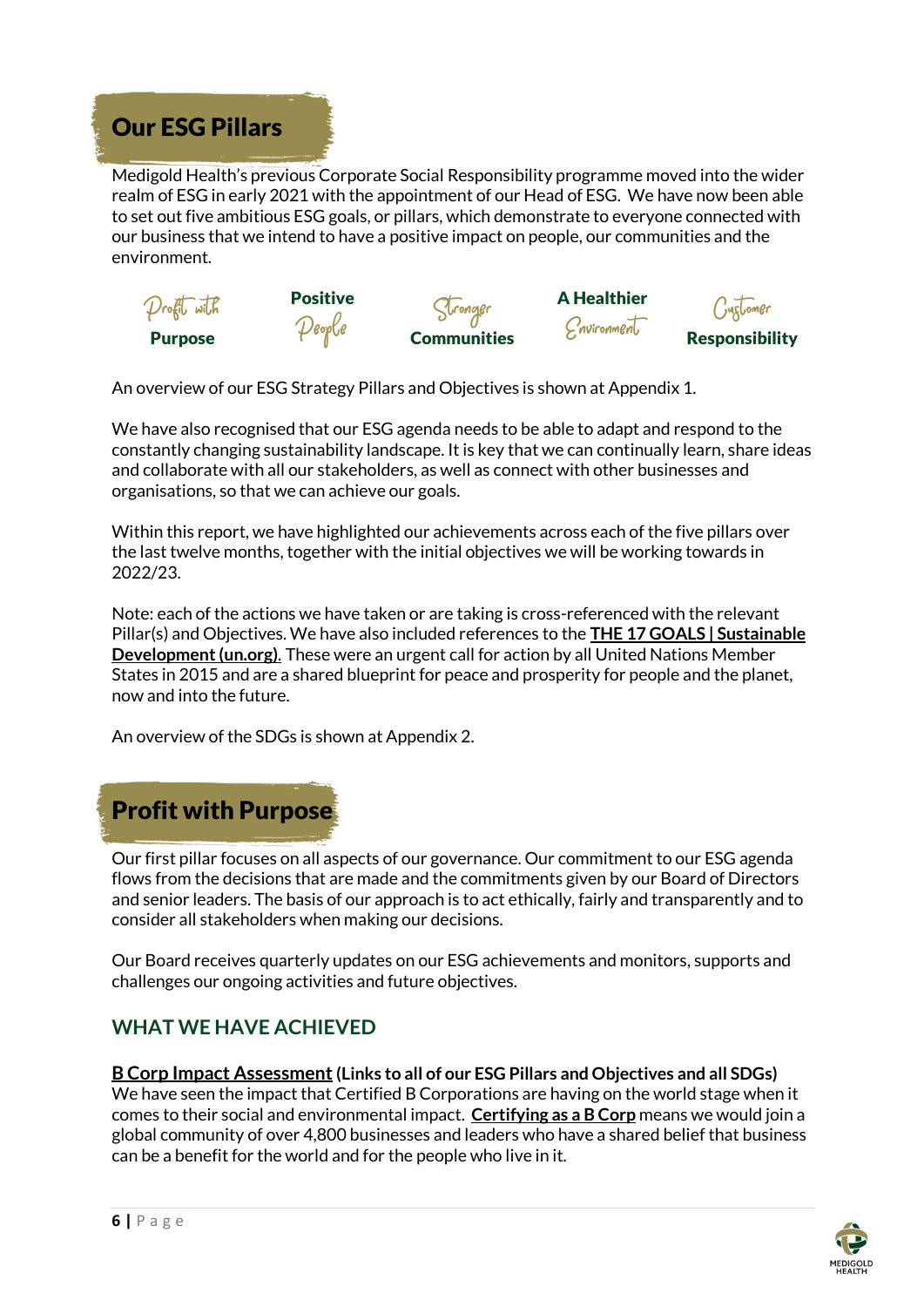Colleagues from across our organisation, co-ordinated by our Head of ESG, have been working through the rigorous and challenging B Corp Impact Assessment. This process requires us to review existing policies and practices, enhance and improve our social and environmental impact, and introduce new systems and performance measures.

We are grateful to Assistant Professor Adrian Pryce, from Northampton University, in supporting this process. Both Adrian and our Head of ESG have undertaken the B Leader training with B Lab UK to help guide us through our application and meet the high standards of verification required. Our aim is to submit our application during 2022.

## **ESG Staff Survey (Links to Pillar 1/Objective c, Pillar 2/Objective e and Sustainable Development Goal 8)**

Our first ESG survey took place in January 2022 and we were pleased to receive 200 comprehensive responses back. The survey has helped us to understand the environmental and social concerns and priorities of our people and how engaged they currently are with Medigold Health's ESG agenda. The survey has also given us important insight into the preferred working and travelling to work arrangements for staff, following the lifting of COVID restrictions.

The outcomes of the survey and the actions we are taking are being shared with staff through an interactive Lunch and Learn session.

# **Promoting our ESG Work with our Suppliers (Links to P1/Ob/Oc/Od and SDG 12)**

Working together and collaborating is essential if we are to make the changes that are necessary. We are currently asking our existing suppliers to set out their sustainability ambitions and targets for their businesses with the aim of seeking alignment with ours, as we strongly believe that if everyone drives ESG considerations into their business, it will improve long-term sustainability and financial returns, whilst reducing the impact on climate change and increasing social responsibility.

In the future, we will actively seek out and prioritise partnerships with partners and suppliers who have sustainability ambitions in place.

# <span id="page-6-0"></span>**WHAT WE ARE WORKING ON IN 2022/23**

# **ESG Training for Staff (Links to P1/Oe & P2/Oe and SDG 4)**

We will be designing an ESG induction programme for all new starters to our business, together with a programme of learning for legacy staff and managers. Further Lunch and Learn sessions will also be developed to keep our people updated on our ESG activities and future goals.

# **Policy Reviews (Links to P1/Oe and all SDGs)**

We will be continuing to review all our social and environmental policies and linking them to the relevant Sustainable Development Goals. This will promote awareness of these critical global goals to our stakeholders and the actions Medigold Health is taking to help support them.

# **Amendment to Articles of Association (Links to P1/Oa/Ob/Oc/Od/Oe and SDG 16)**

We intend to legally amend our corporate governing documents during 2022/23 to show that our organisation considers all stakeholders in our decision-making.

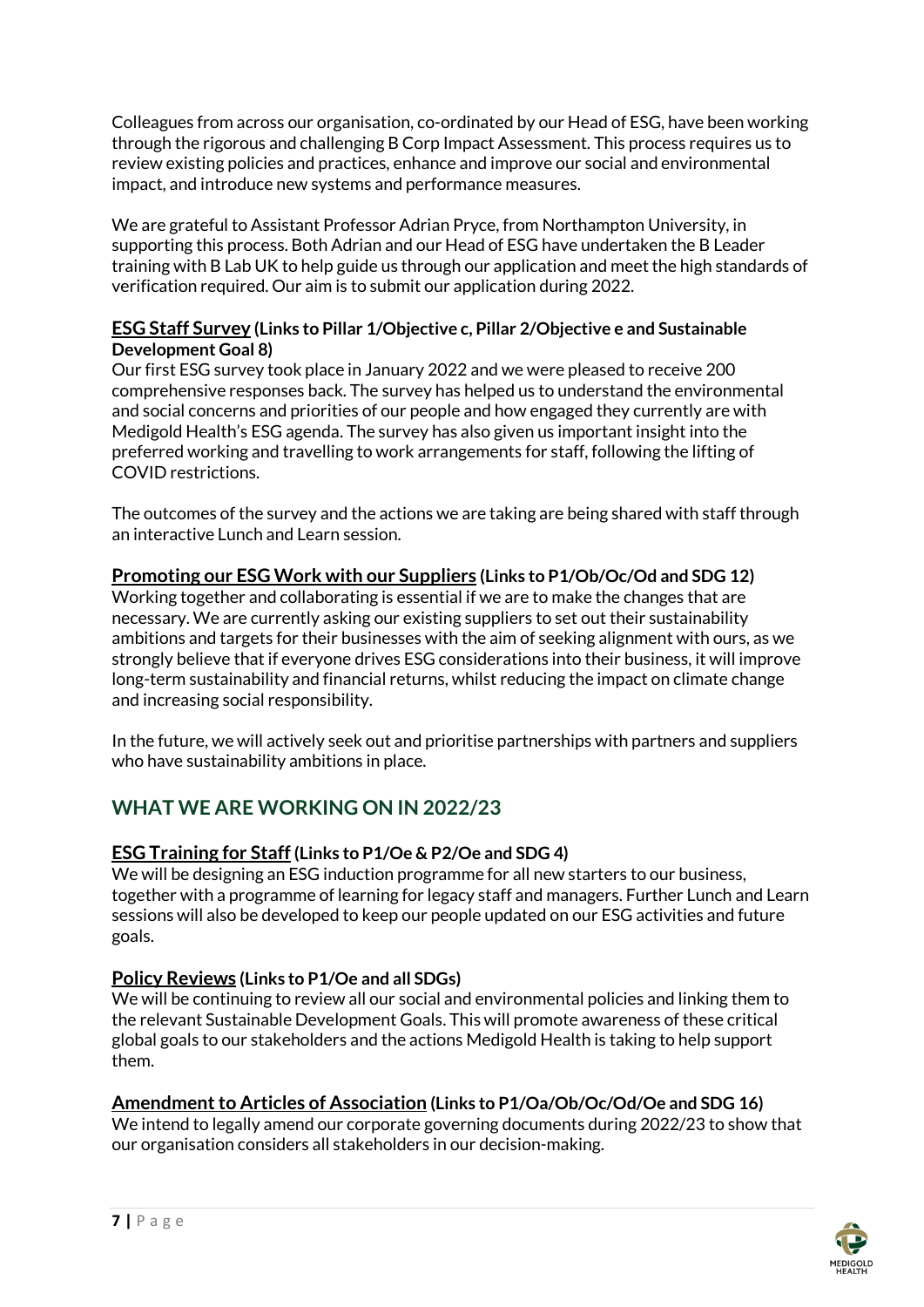# <span id="page-7-0"></span>Positive People

Being able to live our values is incredibly important at Medigold Health. We recognise that people are at the heart of everything we do and, like any family, we are a complex bunch of talented people who really care about delivering the best services we can. The following actions highlight what we have done in the last year to support and care for our people.

# <span id="page-7-1"></span>**WHAT WE HAVE ACHIEVED**

## **Annual Employment Engagement Survey (Links to P2/Oe, and SDG 8)**

We're constantly striving to be better and want to ensure that Medigold Health remains a great place to work. Our communication and listening channels include a Suggestion Scheme which is always open for staff to make comments on, together with our annual Employee Engagement survey.

Measuring our strengths and understanding what drives our team is important for us to know and is part of our organisational culture. Our employee engagement survey in 2021 (which opened on 18 March and closed on 17 April) resulted in a 65% response rate. The findings of the survey were shared by our CEO during the May 2021 Question Time with the Board sessions.

Whilst all the findings have been considered by the Senior Leadership team, and actions included within the People Team's work programme and strategy wheel actions going forward, it was particularly interesting to note that staff stated that their top priority was to have a work environment that was flexible and allowed them to work in a way that suited them. It was good then to see that our people acknowledged Medigold Health was actually providing that working environment for them.

Many of our people also stated that their pay and benefits package needed to be improved. In response to this, we reviewed and increased the lowest levels of salaries in the organisation, which included implementing the National Living Wage three months earlier than required.

## **Gender Pay Gap Report(Links to P2/Ob/Od and SDGs 1, 5, 8 & 10)**

We publish our gender pay gap report annually on our website. We regularly review whether any under-representation in work groups exists in our organisation and what actions we can take to improve this.

We also recognise that women and men do tend to do different jobs, and this can be reflected within the Medigold Health team. This also can have an impact on our gender pay gap figures. During our general pay reviews, we analyse all roles to ensure we are not undervaluing jobs predominantly done by women in our organisation.

# **Health and Wellbeing Support for Staff (Links to P1/Oc, P2/Oe and SDG 8)**

We believe that a healthy, informed and supported workforce is key to our success. As a leading Occupational Health provider, it is important that we provide not only clear, committed and sound leadership for our people, but also offer additional health and wellbeing benefits.

During 2021/22 we continued to provide all of the following additional support elements for our people, which were reviewed, promoted regularly and made accessible to everyone through our Medigold Mine intranet:

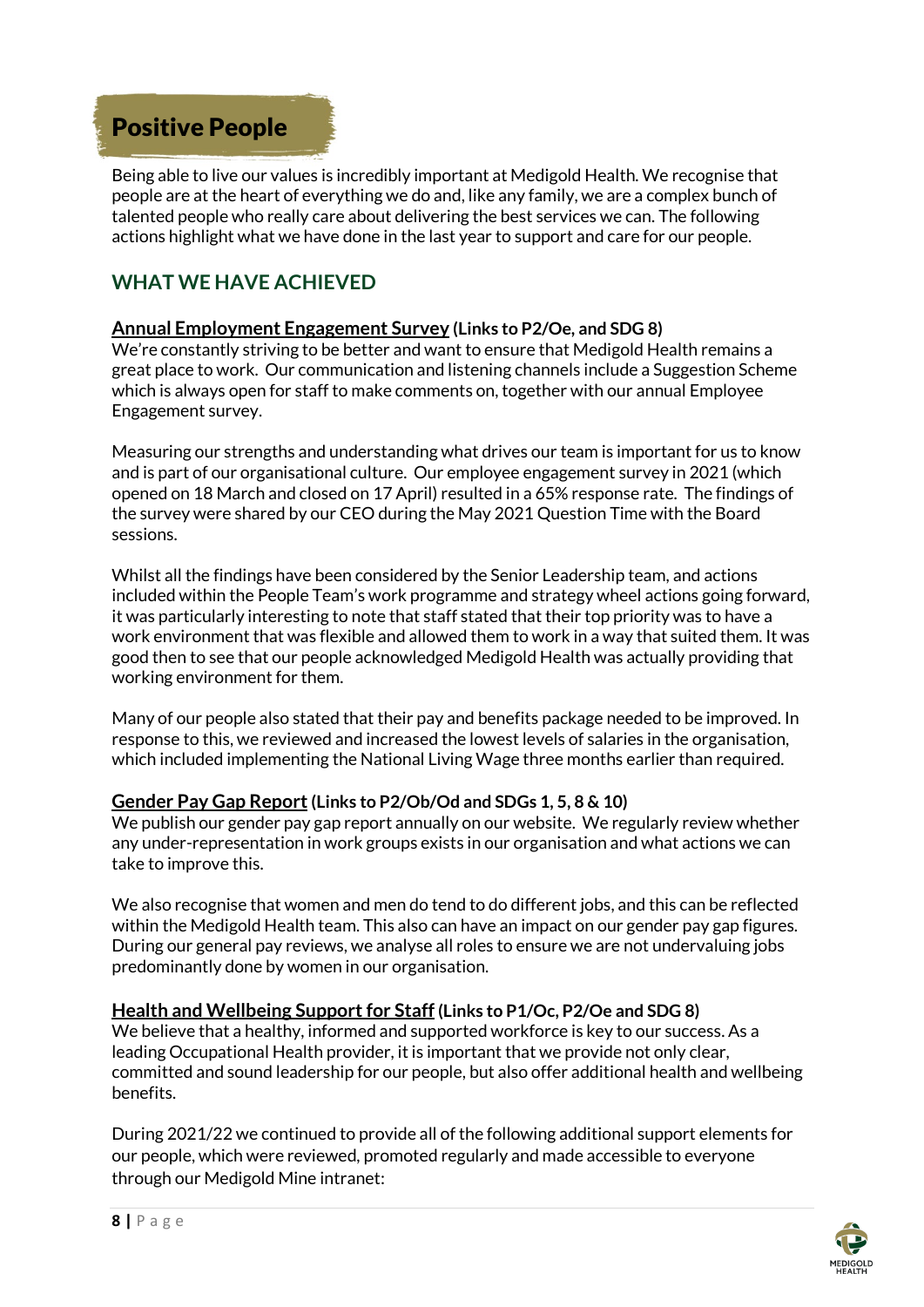- *Employee Assistance Programme* 24/7 free, confidential advice for all colleagues and family members over 16.
- *Online Health and Wellbeing Centre* Our hub for health, financial assistance, food and fitness inspiration.
- *Health Cash Plan* with BUPA.
- *Life Insurance Policy.*
- *Thrive - Mental Health and Wellbeing App -* Interactive, NHS approved mental health app which focuses on cognitive behavioural therapy (CBT), mindfulness and meditation.
- *ZenPower Rapid Stress Reduction App* Psychosensory techniques which use guided acupressure and tapping exercises.

# **Health and Safety Committee (Links to P2/Oa and SDGs 3 & 8)**

Our health and safety committee met quarterly during 2021/22 and remained focused on keeping our staff safe at work. During 2021/22 the committee issued regular guidance to all staff on a wide variety of issues, which included responses to the changing COVID environment.

# **Medigold Mine Re-Launch (Links to P1/Oc, P2/Oc, P2/Oe and SDGs 3 & 8)**

During 2021/22 our Communications and People teams collaborated in a re-launch of our intranet site, Medigold Mine, which is now fully accessible and has a wealth of corporate resources and latest in-house news. As a communication channel, it is used to acknowledge everyone's hard work and successes through employee-to-employee recognition schemes, including our monthly Code Champion Award, where everyone can nominate colleagues who have gone above and beyond. During 2021/22 our people sent a total of 2190 e-cards to each other across the business.

Medigold Mine also houses a vast array of consumer savings and discounts for staff, together with the wellbeing services and benefits mentioned above.

## **Internal Promotions (Links to P2/Od and SDGs 1, 3, 4, 5 & 8)**

We proudly promoted 52 existing members of our Medigold Health team into new roles during 2021/22. We celebrated these successes and achievements through all-staff emails and People Blogs on Medigold Mine. We also continued to use these channels to say thank you and goodbye when colleagues decided to leave or retire.

## **Lunch and Learn (Links to P2/Oc/Od/Oe and SDGs 4, 5 & 8)**

Since the arrival of COVID-19, like all businesses we have had to find other ways to deliver training and provide opportunities for our people to continue to learn and develop. One of our best successes has been our Lunch and Learn sessions, which were launched in April 2021.

Every month, we invite either a member of the Medigold Health Team or a guest speaker to host a webinar, over the lunch period, to share their knowledge and expertise on a variety of different subjects. The scheme has been incredibly well received and all staff have now had the opportunity to attend (or watch later, as the sessions are all recorded) 17 Lunch and Learn sessions. These have covered a wide variety of subjects including Excel, Wellbeing Gyms, the Menopause and ESG.

## **Question Time with the Board (Links to P1/Ob/Oc/Oe, P2/Oe and SDG 8)**

From the beginning of the COVID-19 pandemic, our CEO and other members of the Board met with the whole of the workforce over Zoom, initially on a weekly basis. These sessions ensured

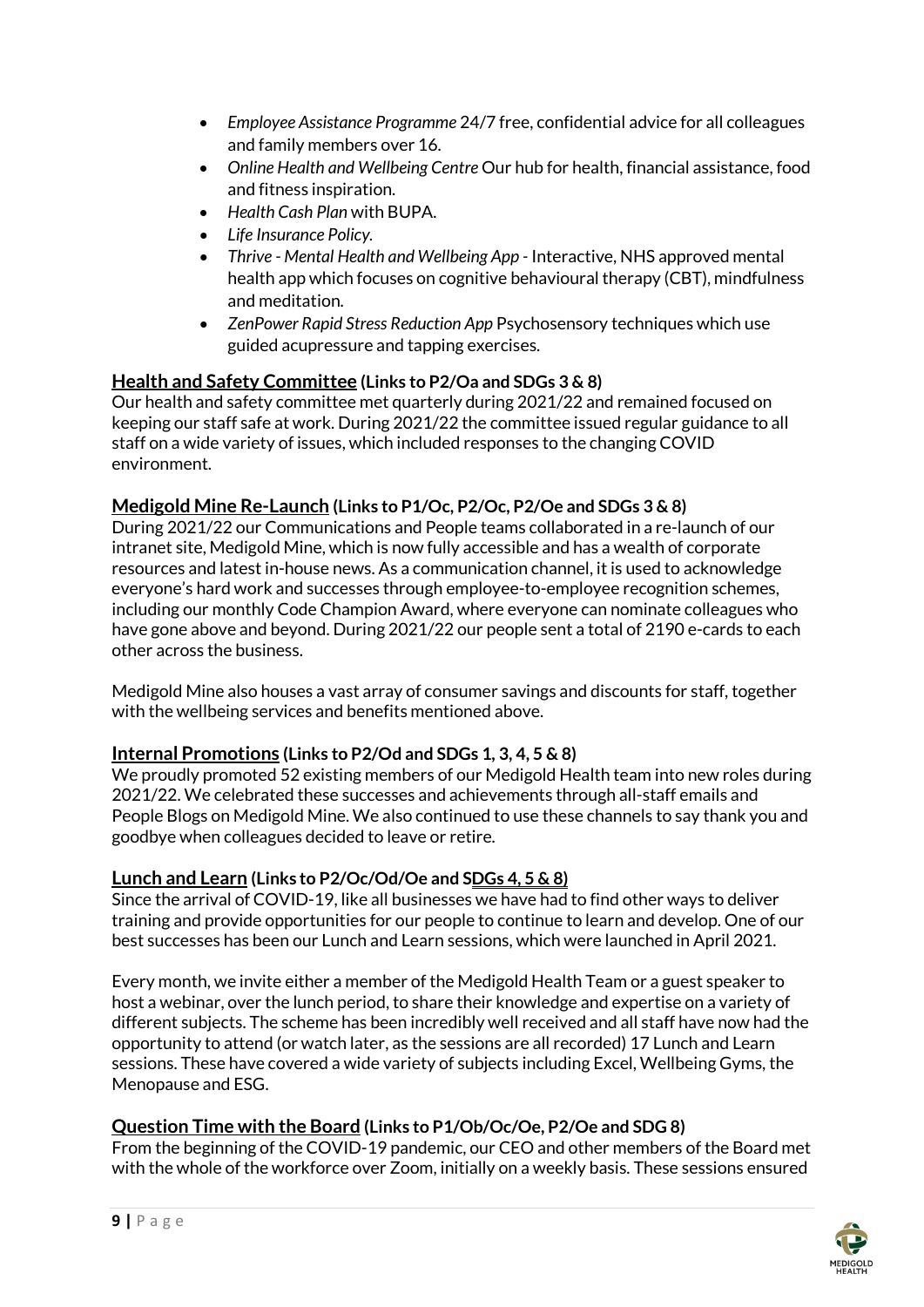that everyone across the business had accurate and up to date information on what was happening with all our services and with our staff and customers. These live business updates provided an essential view of how we were doing and also gave colleagues the opportunity to speak directly to the senior leadership team, ask questions and hear their responses, in what was a rapidly changing environment.

Since January 2021 and throughout 2021/22, Question Time with the Board has become a regular monthly fixture in the diary and, as with all of the previous sessions, they were recorded for those unable to attend the live sessions. During 2021/22, 8 sessions were held (they are not held during holiday periods) and the success of these means they will be continuing into 2022/23.

# **Welba App (Links to P2/Oc, P3/Oc and SDGs 3, 12, 13, 14 & 15)**

During 2021, we worked with Oli Coles BEM (who founded Hospitality for Heroes during the COVID-19 pandemic) to trial his new Welba App, which he designed to promote and track employee wellbeing, social responsibility, corporate sustainability and employee-led fundraising. In November, a small group of colleagues used the new App and provided feedback on it. We are hoping to use the App for an organisation wide event in the future.

# <span id="page-9-0"></span>**WHAT WE ARE WORKING ON IN 2022/23**

# **Learning and Development(Links to P2/Oe and SDGs 3 & 8)**

In May 2021, we identified that our Learning and Development strategy needed to be strengthened and, whilst some great strides had already been taken during the year (with the Lunch and Learn programme and the Medigold Mine re-launch), the following programmes have now been identified as the next priorities:

- **Learn to Lead** This new series will be rolled out to people managers to support them with a wide variety of key skills.
- **E-learning platform** This will provide flexible and focused learning opportunities.
- **Career Pathways** This new strategy being developed by the People Team is due to be launched in 2022.

# <span id="page-9-1"></span>Stronger Communities

At Medigold Health we believe we have an important role in ensuring that we only have a positive impact on people, the planet and the local, national and global communities within which we operate.

Whilst Northamptonshire has been at the heart of Medigold Health since it was founded in 1998, we are determined that our positive community commitments exist because of our positive organisational culture and behaviour, because we support social equality and because we are reducing and removing our negative environmental impact. We know that delivering our high quality services and supporting people to keep them in work, safe and well will help individual wellbeing, social cohesion and help to reduce the numbers of people falling into poverty.

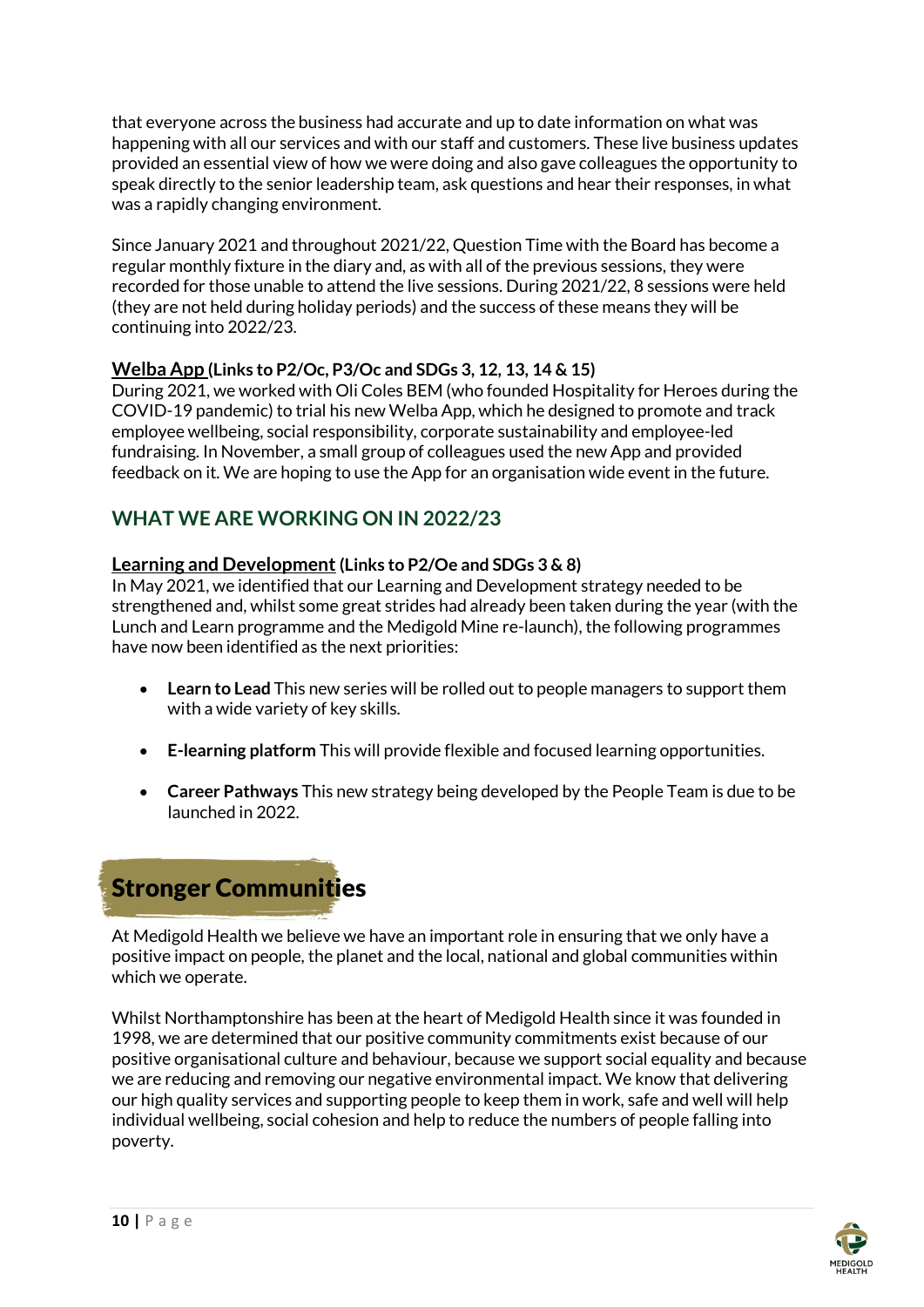# <span id="page-10-0"></span>**WHAT WE HAVE ACHIEVED**

# **Ukraine Support Committee (Links to P3/Oa, Oc, Oe and SDGs 1, 2, 3, 4, 5, 8, 10 & 16)**

At the beginning of March 2021, following a request from several members of our staff about what Medigold Health could do to help the appalling situation in Ukraine, we immediately set up an emergency Ukraine Support Committee, chaired by our CEO and attended by a raft of colleagues with a wide range of specialisms from across the organisation.

This committee will continue to meet for as long as Medigold Health can continue to help. The initial actions, shown below, that have been taken from its first meeting have demonstrated a real willingness and ability for us to use our business as a 'force for good'.

- We immediately diverted our Employee Appreciation Day fund of £6,000 to the Disasters Emergency Committee Ukraine Humanitarian Appeal.
- Wherever possible, we will sponsor employment opportunities and/or assist with relocation packages for refugees coming to the UK.
- We are reviewing whether staff are able to use salary sacrifice mechanisms to raise funds for Ukraine or convert any surplus Medigold Mine vouchers.
- We are reviewing whether we have any underutilised PPE to send to Ukraine.
- We are keeping a watching brief on providing psychological support to refugees and potentially extending our EAP coverage to any staff family members affected by the Ukraine situation.
- We will continue to promote our ideas and actions and seek support and further suggestions from across our organisation, so we can work together to support the people of Ukraine.

## **Diversity and Inclusion Training (Links to P2/Ob/Od, P3/Oe and SDGs 4, 5 & 10)**

Following training held for senior managers in February 2021, the People Team have rolled out training for all staff on diversity and inclusion during 2021.

The aim of this training was to raise awareness across our organisation on important issues such as unconscious bias and to promote positive behaviours and attitudes which we recognise as essential for us to maintain a respectful and inclusive working environment. The People Team will continue to identify and deliver further training in the future and are also responsible for updating all relevant equality, diversity and inclusion policies on an annual basis.

**Support for Local Olympians and Paralympians (Links to P3/Oa, Oc, Oe & SDGs 5 & 8)** Medigold Health has been proud to sponsor Paralympic swimmer Maisie Summers-Newton since 2017, who trains at Northampton Swimming Club, close to Medigold Health's headquarters. We were extremely proud of Maisie when she won two gold medals in the 2020 Tokyo Paralympics (held due to COVID in August 2021) and the inspirational young woman she has become.

We are also proud of our connections with Brad Hall, pilot of the GB bobsleigh team, whom Medigold Health have sponsored since 2019 after UK Sport withdrew funding for the GB Bobsleigh programme. Our support has helped the team compete in the 2021/22 World Cup Championships in Canada (where they finished fourth) and the Beijing Winter Olympics in February 2022, (where the 4-man team finished sixth).

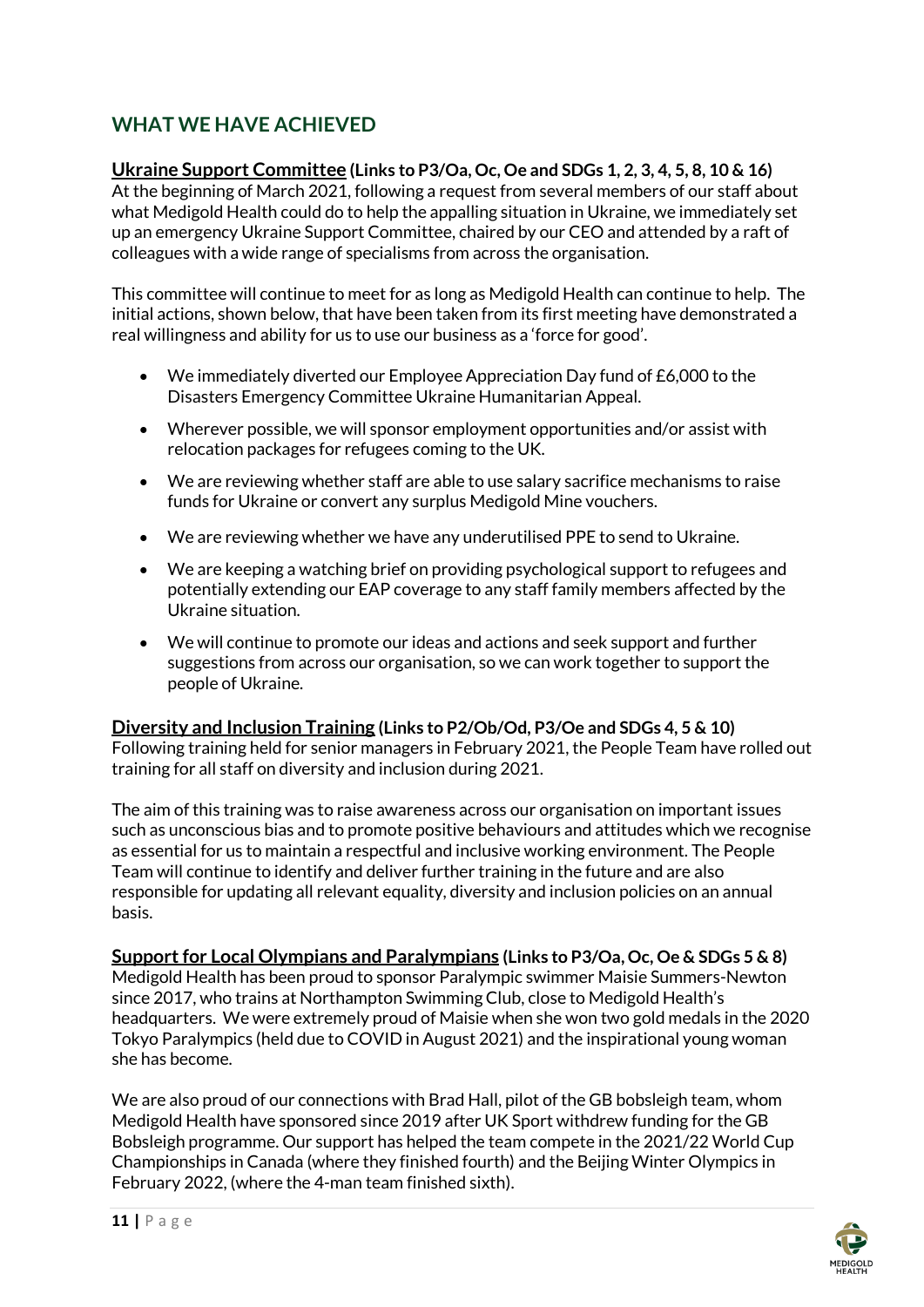# <span id="page-11-0"></span>**WHAT WE ARE WORKING ON IN 2022/23**

# **Volunteer Programme (Links to P3/Oa/Oc/Od, and SDGs 1, 3, 4, 8, 10, 13, 14. 15 & 16)**

Following the results of the ESG survey, 99% of our respondents provided us with feedback on where they would like us to focus our support if we were to introduce an organisation-wide volunteer programme. These included projects primarily in the following areas:

- Charity focused
- Environment focused
- Educational focused
- Local community

A review of a Volunteer Programme is now being included within our future work programme.

# <span id="page-11-1"></span>A Healthier Environment

*"A reminder: the people in power don't need conferences, treaties or agreementsto start taking real climate action. They can start today. When enough people come together then change will come and we can achieve almost anything. So instead of looking for hope – start creating it."*

*Greta Thunberg, 2021*

Leaving a positive environmental legacy and a commitment to future generations is one of our critical aims. At Medigold Health we have started to take action towards reducing our environmental impact and we know we must do this as quickly as possible.

We must also take our partners, customers, suppliers and our people with us, because if we don't work together to reduce ecological breakdown and lower our emissions, we will not stay below the 1.5-2 degrees Celsius of global warming that must be achieved if we are to stop the climate catastrophe from happening.

# <span id="page-11-2"></span>**WHAT WE HAVE ACHIEVED**

**Commitment to Net Zero (Links to P4/Oa/Ob/Oc/Od/Oe, SDGs 6, 7, 12, 13, 14, 15 & 16)** Scientists have demonstrated that we must get our world to a state of net zero emissions as soon as possible in order to limit the worst effects of climate change.

Net Zero is defined by the Intergovernmental Panel on Climate Change (IPCC) (which is the United Nations body for assessing the science related to climate change), as "when anthropogenic CO2 emissions are balanced globally by anthropogenic CO2 removals over a specified period".

In simple terms, at a global level we need to balance the amount of emissions we put into the atmosphere with the amount we take out.

At its meeting in December 2021, our Board and CEO pledged that Medigold Health would take the steps to reach Net Zero by 2030. It is also our intention that everyone who comes into contact with Medigold Health also adopts a credible net zero target.

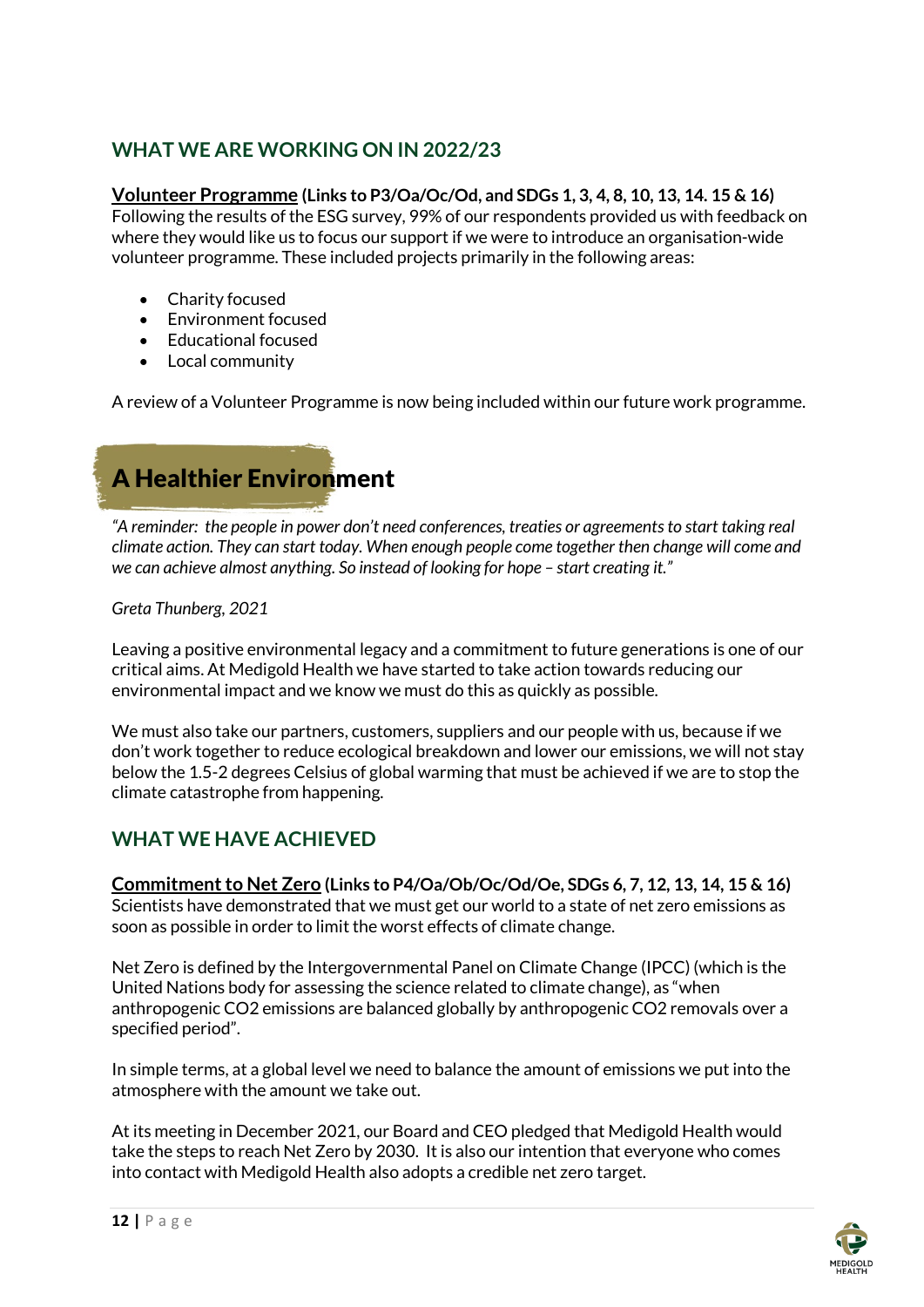Medigold Health has also joined the B Corp Collective and is one of 1,700 companies committing to Net Zero 2030. Participating companies in Net Zero 2030 commit to achieving net zero emissions by 2030, which apply to Scope 1, Scope 2, and most relevant Scope 3 emissions.

The principles of us achieving this goal are as follows:

- We will be using science-based targets to reduce our emissions wherever possible.
- We will use verified offsets, emphasising carbon removal projects, to balance emissions that cannot be eliminated.

We are now consolidating the actions we need to take towards achieving both interim and longer-term goals.

It will soon become law for large privately owned companies like Medigold Health to report their emissions and energy usage under the government's policy on Streamlined Energy and Carbon Reporting (SECR),

With the help and support of Simon Derrick from **[Harmonise](http://harmonize-sustainability.com/)** we are learning how to monitor and measure our carbon emissions and will be able to meet the new requirements and increase the transparency with which we communicate about our environmental impact to our stakeholders.

By the end of 2022, we are aiming to have started setting targets, identify reduction opportunities and build a plan of action to reach net zero by 2030. We are also committing to report publicly on our progress against our interim and longer-term targets and the actions we are taking in the meantime.

## **Sustainable Business Travel Plan (Links to P4/Oa/Ob/Oc/Od/Oe and SDGs 7 & 11)**

At its December 2021 meeting Our Board also supported our new Sustainable Business Travel Plan, which has been designed to improve our travel behaviours. Whilst we cannot eradicate all travel across our business, we are setting challenging targets to reduce the level and the impact of all our journeys and to make more purposeful travel decisions.

There are eight main aims of our Sustainable Travel Plan which we will monitor and measure our achievements by. These are to:

- i) Understand the full costs and impact that our travel has on the environment.
- ii) Measure and monitor all travel linked to Medigold Health activity.
- iii) Use technology for the right reasons.
- iv) Reduce the need to travel to and from and for work.
- v) Identify improvements in staff health, wellbeing and work-life balance which are linked to reductions in, or alternative methods of, travel.
- vi) Move to electric vehicles.
- vii) Demonstrate positive leadership and influence with all stakeholders to our business in relation to positive travel habits and reducing carbon footprints.

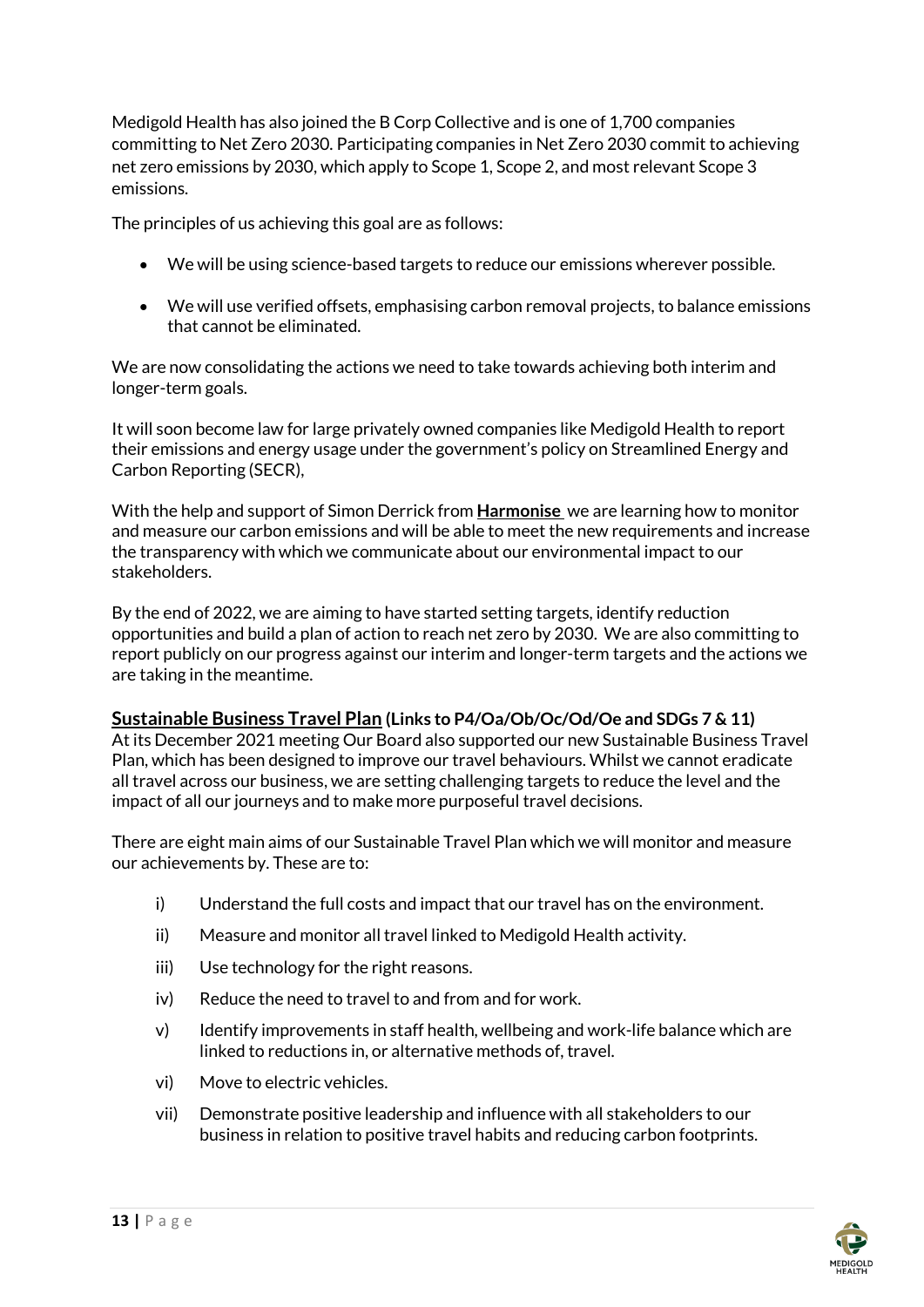viii) Make sound choices when offsetting the Green House Gas Emissions of any travel we are unable to avoid.

# **Renewable Energy Providers (Links to P4/Ob/Oc and SDG 7)**

In February 2022, we moved eight of our gas and electricity accounts to a 100% renewable energy supplier, and a further three moved in March. Three remaining contracts will move when their contracts end (two in April 2022) and one in 2024. Even though we are moving to renewable energy providers, we will continue to look at ways we can reduce our energy consumption and create plans to meet these aims.

## **Travel Offsetting with Trees for Travel (Links to P4/Ob/Oc and SDGs 7 &11)**

From 1 January 2022, the carbon emissions from any rail, plane and hotel bookings Medigold Health makes through **[Agiito](http://www.agiito.com/)** will be offset with their partners **[Trees4Travel](https://www.trees4travel.com/)**, by the purchase of trees in developing countries, which are helping to restore ecosystems, biodiversity and support local communities through the dignity of employment. Agiito are providing us with a dashboard of information which includes monthly CO2 reports for this part of the business. Partnering with Trees4Travel will also give us options for purchasing additional trees.

## **Understanding our Individual Carbon Footprints (Links to P4/Od & SDGs 4, 11, 12 & 14)**

During 2021-22 we partnered with our friends at **[Greenr](http://www.greenr.com/)** to help Medigold Health colleagues track their carbon footprint by trialling their new Greenr App. From those colleagues completing the related questionnaire, we learned that their average carbon footprint was 8.7 tonnes per year (considerably lower than the UK average of 12 tonnes).

The App users also saved 152 kg of CO2 just by walking and eating vegetarian food in August. We also offset 27 tonnes of CO2 with Greenr, which represented one tonne for every colleague who completed the survey. We would like to thank Jimmy Murray, CEO and Gabrielle Bourret-Sicotte, Co-founder/Head of Products, for inviting us to take part and welcome the opportunity to extend our partnership during 2022/23.

# <span id="page-13-0"></span>**WHAT WE ARE WORKING ON IN 2022/23**

## **ISO14001 Environmental Standards (Links to P4/Oa/Ob/Oc/Od/Oe and SDGs 6, 7, 11, 12, 13, 14 & 15)**

We will be reviewing our existing environmental management system to ensure we can meet the requirements of the ISO 14001 audit which is due to take place later in 2022. A one day pre-assessment took place in March 2022, which provided positive feedback and guidance together with actions and recommendations to be taken prior to the commencement of the formal stages.

## **ESG Working Group (Links to P3/Oc/Oe, P4/Oa/Od/Oe and SDGs 12, 13, 14 & 15)**

Over 100 of our people said that they would like to see an ESG working group created and this is something that we will set up in the future, for task and finish projects. Feedback from our staff has suggested a wide variety of environmental topics which include:

- Recycling initiatives
- Reducing our carbon footprint
- Identifying local environmental issues
- Being greener

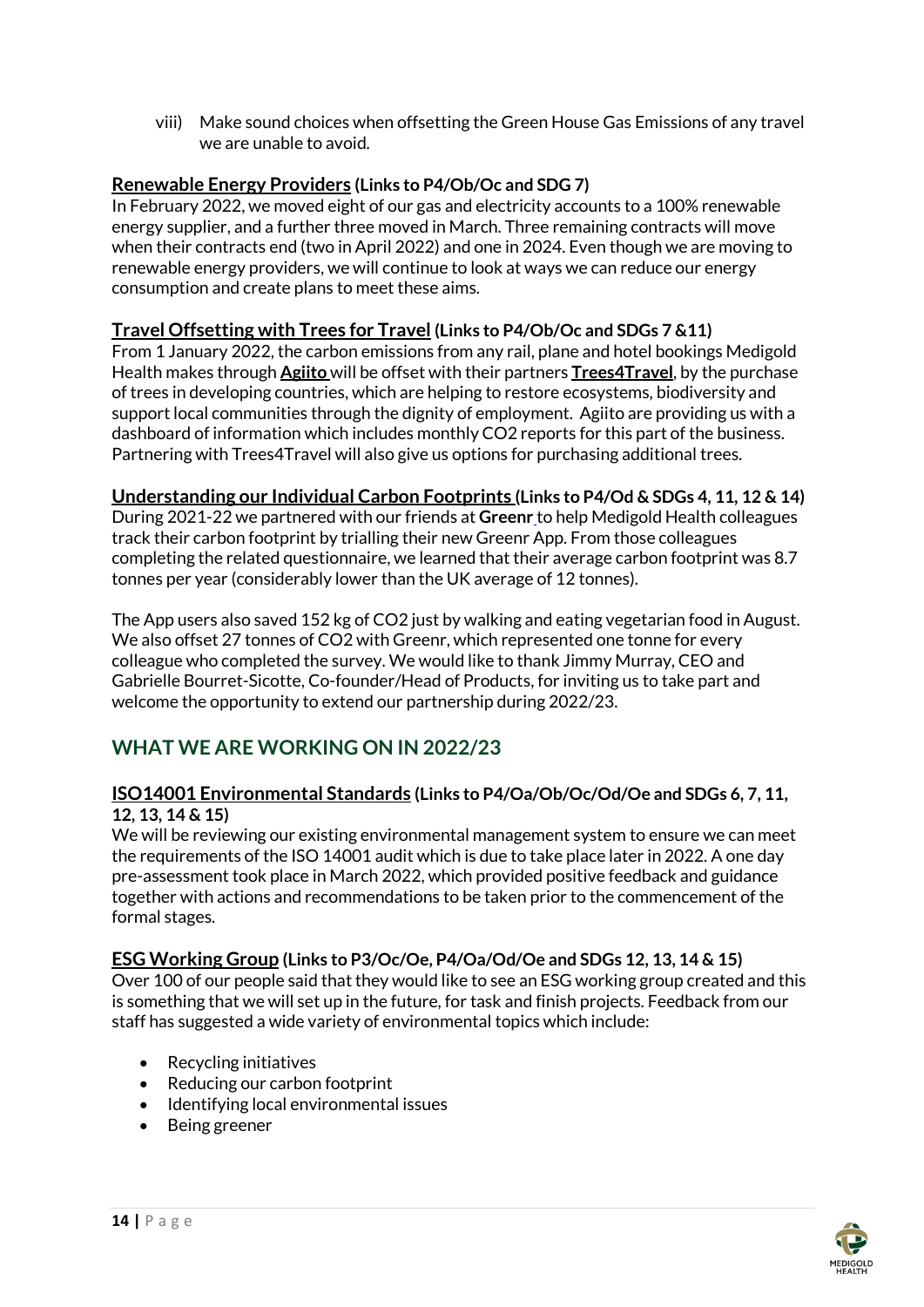We believe that the ESG working group agenda could also help with the setting up of a new Volunteer Programme for our organisation.

# **Electric Vehicle Charging Points (Links to P4/Oc/Od and SDGs 11 & 12)**

We will be actively reviewing the existing and potential need for electric vehicle charging points across all our Medigold Health UK sites. The review will include the associated costs and maintenance of a scheme together with potential timeframes for installation.

## **Reducing Plastic (Links to P4/Oa/Ob/Oc/Od/Oe and SDGs 12, 13, 14 & 15)**

We will be undertaking reviews across all of our departments to identify, reduce, recycle and remove, as much as possible, the levels of plastic we are currently having to use to deliver some of our services.

In our Hampton Knight Alcohol and Drug Testing Service, we have potentially identified consumables that contain 60% less plastic. However, we will be continuing to have conversations with suppliers about alternative, ecologically sound products that both meet our requirements and are environmentally acceptable.

## **Tree Protection and Planting Scheme (Links to P4/Oc/Od/Oe and SDGs 13 & 15)**

As part of our offsetting options, we will be considering implementing our own Medigold Health Tree Protection and Planting Scheme, which could include the Trees4Travel scheme.

We are aware that planting new trees must be managed well and that it is not necessarily the first line of defence for capturing CO2 in the fight against climate change that many people view it as, especially when poorly planned planting can actually increase the amount of CO2 in the atmosphere.

Therefore, we will be giving careful consideration to supporting existing forests, increasing biodiversity, the monitoring and maintenance of saplings and the communities surrounding those projects.

# <span id="page-14-0"></span>Customer Responsibility

Ensuring that we focus on maintaining our high-quality services for customers whilst at the same time demonstrating that we are also committed to achieving our ESG ambitions remains a key priority for Medigold Health. This all-encompassing approach and transparency shows our customers that we are committed to taking action on climate change, social issues and injustice and ethical governance and these are the foundations on which we will continue to grow our business and create a sustainable future for all.

# <span id="page-14-1"></span>**WHAT WE HAVE ACHIEVED**

## **Customer Survey (Links to P5/Od and SDG 8)**

During November 2021, our Head of Customer Service ran a detailed customer survey, with 27 of our largest customers.

The telephone survey provided detailed responses on all areas of our Management Referral service. The responses also provided specific details on what we were doing well, and where

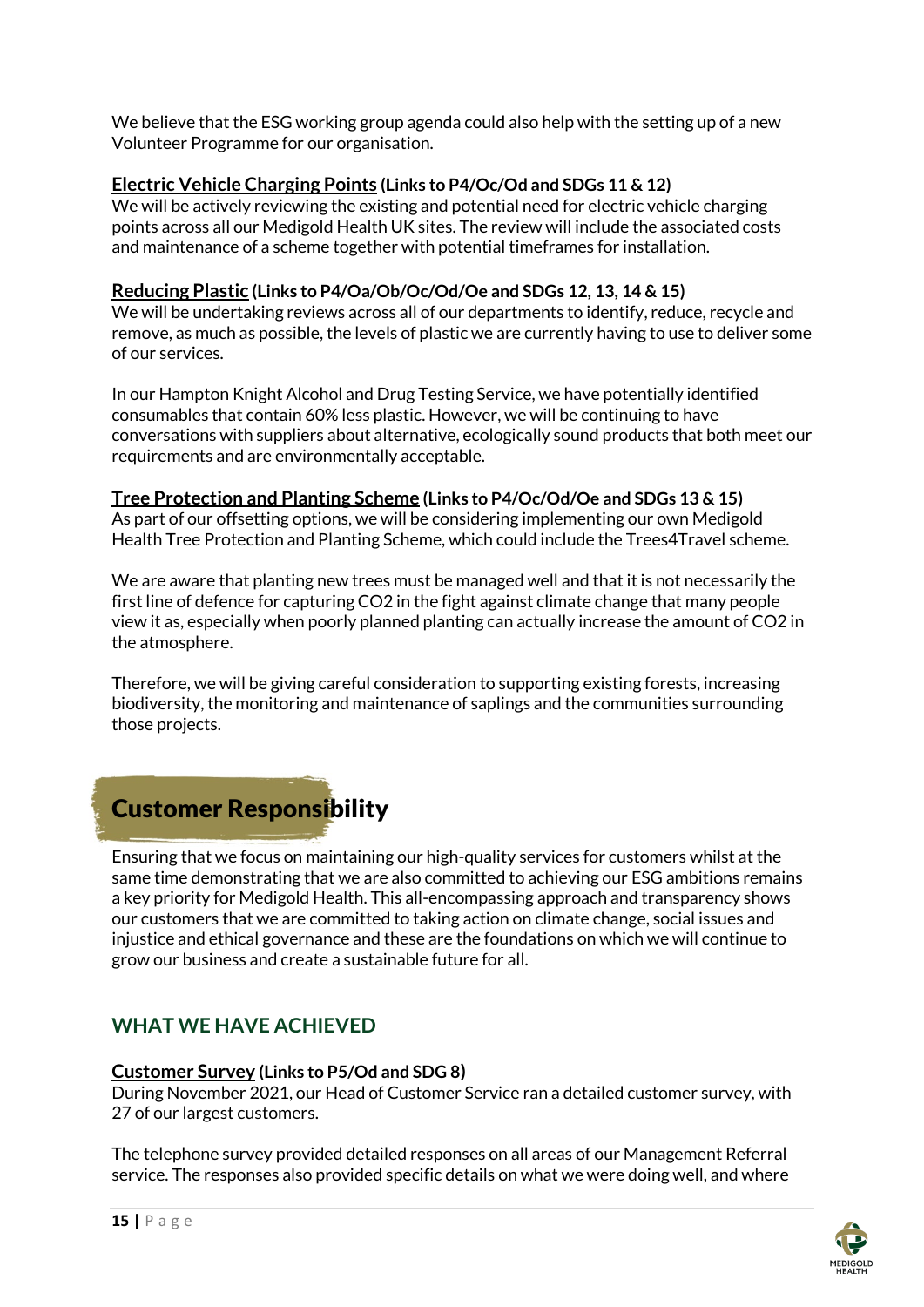we needed to improve. A subsequent action plan has been put in place and shared with the customer service team following the results. Customers were supportive of the survey and 95% of respondents stated that they were willing to complete a regular survey and provide us with feedback.

The Customer Service team will, in the new financial year 2022/23, be running another more general, but wider ranging survey, targeting actual users, rather than contract leads, in order to receive a different perspective and feedback.

# **Maintaining Our ISO Accreditations (Links to P1/Oe and SDG 8)**

In October 2021, our Compliance and Clinic Operations Manager led a successful review of all our existing ISO Accreditations:

- ISO 22301 Business Continuity Planning
- ISO 27001 Data Security
- ISO 45001 Occupational Health and Safety
- ISO 9001 Quality Management System

We are committed to maintaining these standards as they support the delivery of our quality services and we will continue to be assessed annually on each standard.

# **Compliance and Data Protection (Links to P5, Od and SDG 16)**

In November 2021 Medigold Health appointed to a new role of Associate Director of Compliance and Data Protection Officer. This post has provided us with a dedicated resource to ensure that all our data protection policies and procedures are regularly maintained and updated and that full and relevant training is provided to ensure we are fully compliant and have sound systems in place.

By March 2022, the postholder had completed a review of the current Privacy Policies and consent processes and launched the annual Mandatory Level One Data Security and Data Protection Training. Released alongside the training was a knowledge assessment and a revised Data Protection Training Policy, ensuring clear responsibilities across all areas of the business.

The procedures for monitoring data protection breaches and outcomes have also been updated, to ensure that any serious incidents are referred to our General Counsel and Board.

# <span id="page-15-0"></span>**WHAT WE ARE WORKING ON IN 2022/23**

## **Data Protection and Training (Links to P5, Od and SDG 16)**

From April 2022 we will be implementing further specific and targeted data protection training across the organisation, which is expected to last for several months, to ensure that everyone is fully updated on the principles of Data Protection and how we apply them within our business.

A new Data Protection Impact Assessment will be released in April 2022, including an enhanced policy and guidance for all staff to ensure standardisation in the privacy impact by design process. Our data rights portal will also be enhanced to provide greater visibility and oversight.

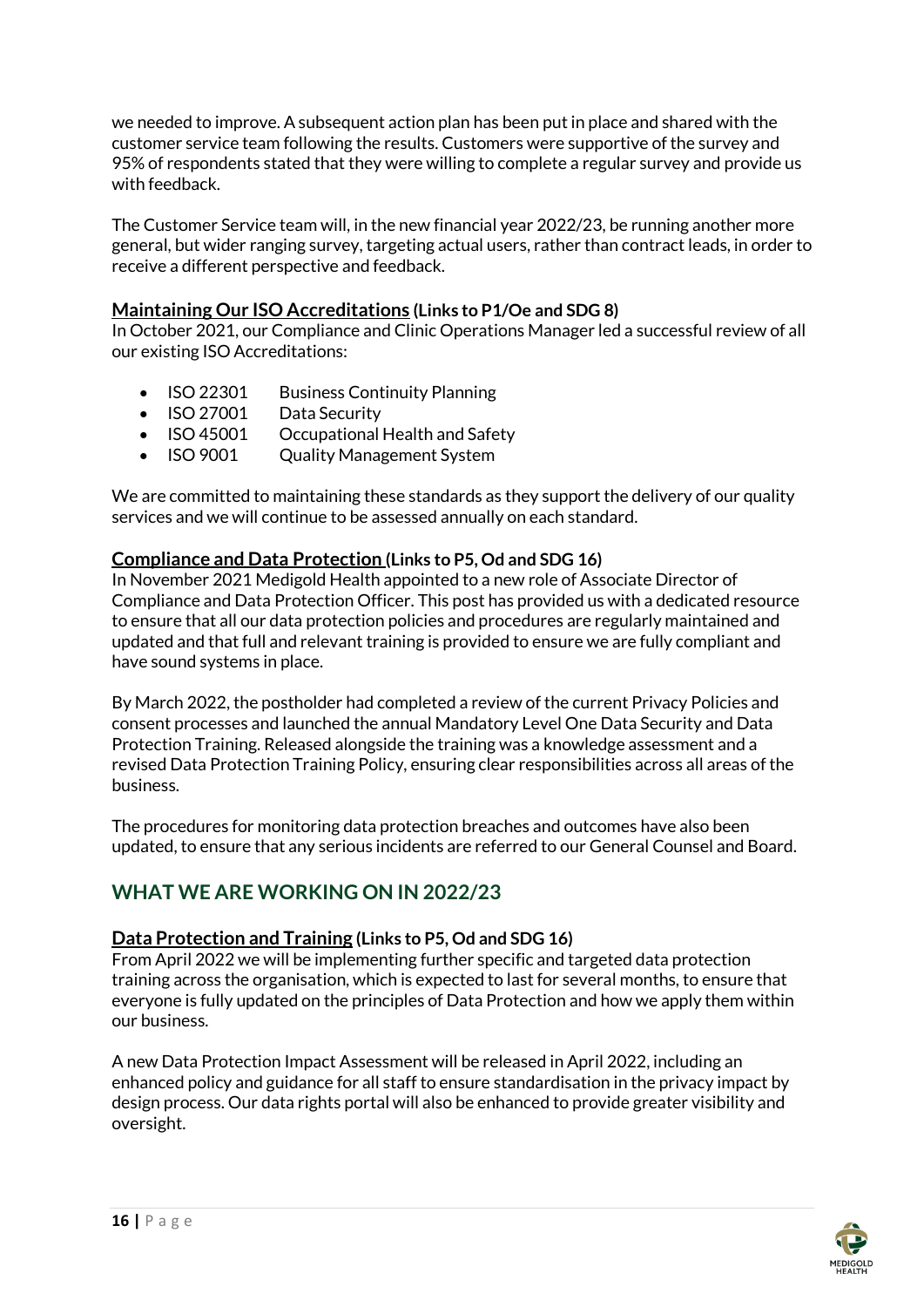During 2022/23 the priority will be to review all the current policies for data protection and data security in order to provide an improved suite of information governance policies, procedures and flow charts in a newly launched standardised policy format.

# <span id="page-16-0"></span>Next Steps

We have a lot to do!

Our first annual ESG report has demonstrated that we have a long way to go if we are to truly make the changes we want and need to see, for people and the planet. We have, however, started to take action to make a real difference and use our business as a force for good.

The ESG challenges we face are wide-ranging and challenging, but meaningful and impactful. The B Corp Impact Assessment has given us a great starting point to look at what we are doing across the whole of our business and where we can have the greatest impact. From this, we are now taking important strides towards achieving our Net Zero ambition and we want to be able to have good dialogue and sound collaborations with everyone we are connected to.

We also know that we won't get everything right first time, and it may also take us a few attempts. That's because the ESG landscape is constantly changing, and we are on a steep learning curve. We therefore must ensure that our ESG strategy can flex and respond quickly whilst ensuring that we remain accountable for our commitments and our actions in the process.

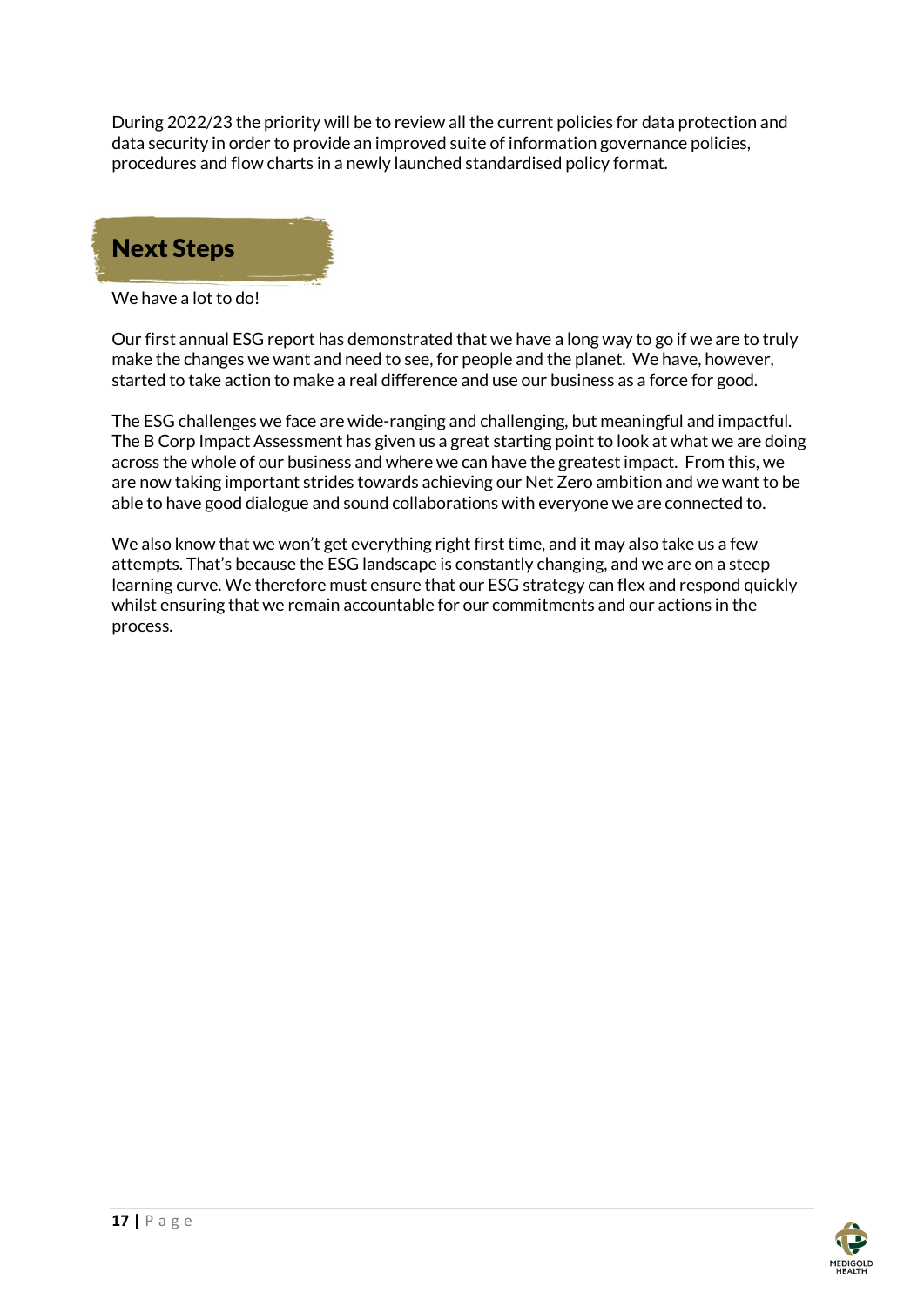# Appendix 1: Medigold Health ESG Strategy Summary

<span id="page-17-0"></span>

| Environmental, Social and Governance Commitment (2021 - 2024)<br>'Using our Business as a Force for Good'<br>MEDIGOLD<br><b>HEALTH</b> |                                                                                               |                                                                                   |                                                                                                |                                                                                          |                                                                                                        |                                                                                                                           |                                                                                                           |  |
|----------------------------------------------------------------------------------------------------------------------------------------|-----------------------------------------------------------------------------------------------|-----------------------------------------------------------------------------------|------------------------------------------------------------------------------------------------|------------------------------------------------------------------------------------------|--------------------------------------------------------------------------------------------------------|---------------------------------------------------------------------------------------------------------------------------|-----------------------------------------------------------------------------------------------------------|--|
| Our Mission 'To keep people in work, safe and well'.                                                                                   |                                                                                               |                                                                                   |                                                                                                |                                                                                          |                                                                                                        |                                                                                                                           |                                                                                                           |  |
| Our Vision 'A world where employers place the health and wellbeing of their people at the heart of everything they do'.                |                                                                                               |                                                                                   |                                                                                                |                                                                                          |                                                                                                        |                                                                                                                           |                                                                                                           |  |
| <b>Our Values - Genetic Code</b>                                                                                                       |                                                                                               |                                                                                   |                                                                                                |                                                                                          |                                                                                                        |                                                                                                                           |                                                                                                           |  |
| <b>Brilliant and Bold</b><br><b>Passion and Pride</b>                                                                                  |                                                                                               |                                                                                   | <b>Recognition and Respect</b>                                                                 |                                                                                          | <b>Family and Friends</b>                                                                              |                                                                                                                           |                                                                                                           |  |
| Be better than yesterday<br>Smart tech for the right reason<br>Don't stand still, be courageous<br>Challenge the norm                  |                                                                                               | Celebrate success<br>Go the extra mile<br>Be proud of your role<br>Live the brand |                                                                                                | We depend on diversity<br>Respect everybody<br>Inspire and support<br>Listen and be kind |                                                                                                        | People are at the heart of everything we do<br>One family, one goal<br>Friendship breeds trust<br>Loyalty works both ways |                                                                                                           |  |
| <b>Our ESG Pillars and Objectives</b>                                                                                                  |                                                                                               |                                                                                   |                                                                                                |                                                                                          |                                                                                                        |                                                                                                                           |                                                                                                           |  |
| <b>Profit with Purpose</b><br>1.                                                                                                       | 2.                                                                                            | <b>Positive People</b>                                                            | 3.                                                                                             | <b>Stronger Communities</b>                                                              | 4. A Healthier Environment                                                                             |                                                                                                                           | <b>5. Customer Responsibility</b>                                                                         |  |
| (a) Our organisational mission<br>reflects our commitment to our<br>sustainability goals.                                              | (a) Our working conditions<br>protect the health, safety and<br>welfare of our people.        |                                                                                   | (a) We are active participants<br>within the communities we are<br>part of.                    |                                                                                          | (a) We understand our impact<br>on the environment - air,<br>climate, water, land and<br>biodiversity. |                                                                                                                           | (a) Our high-quality products,<br>practices and services do no<br>harm and benefit all.                   |  |
| (b) We demonstrate that we<br>conduct ourselves ethically and<br>transparently.                                                        | (b) We recognise diversity and<br>inclusion and support those<br>with barriers to employment. |                                                                                   | (b) We understand our<br>economic impact on our<br>communities with a view to<br>optimisation. |                                                                                          | (b) We are actively measuring<br>our environmental impact with<br>a commitment to reducing it.         |                                                                                                                           | (b) We always market our<br>services using ethical processes.                                             |  |
| (c) We actively engage with all<br>our stakeholders.                                                                                   | (c) The initiatives we provide<br>support the wellbeing and<br>wellness of our people.        |                                                                                   | (c) We actively contribute<br>through civic engagement and<br>volunteering opportunities.      |                                                                                          | (c) We have well-established<br>positive environmental<br>management practices in place.               |                                                                                                                           | (c) Our data privacy and security<br>systems are clear and<br>transparent.                                |  |
| (d) We consider all of our<br>stakeholders when we make<br>decisions.                                                                  | (d) We provide financial security<br>and career development<br>opportunities.                 |                                                                                   | (d) We have a clear and<br>formulated charitable giving<br>programme.                          |                                                                                          | (d) Our environmental learning,<br>communication and initiatives<br>are continuous.                    |                                                                                                                           | (d) We have well established,<br>effective customer feedback<br>and engagement channels.                  |  |
| (e) We operate policies and<br>procedures that evidence our<br>sustainability goals.                                                   | (e) We are excellent at<br>engaging, communicating and<br>learning from our people.           |                                                                                   | (e) The actions we take support<br>reducing inequalities within our<br>communities.            |                                                                                          | (e) We have set out our legacy<br>goals and commitment to<br>future generations.                       |                                                                                                                           | (e) We recognise the social<br>impact that our services have<br>on other businesses and<br>organisations. |  |